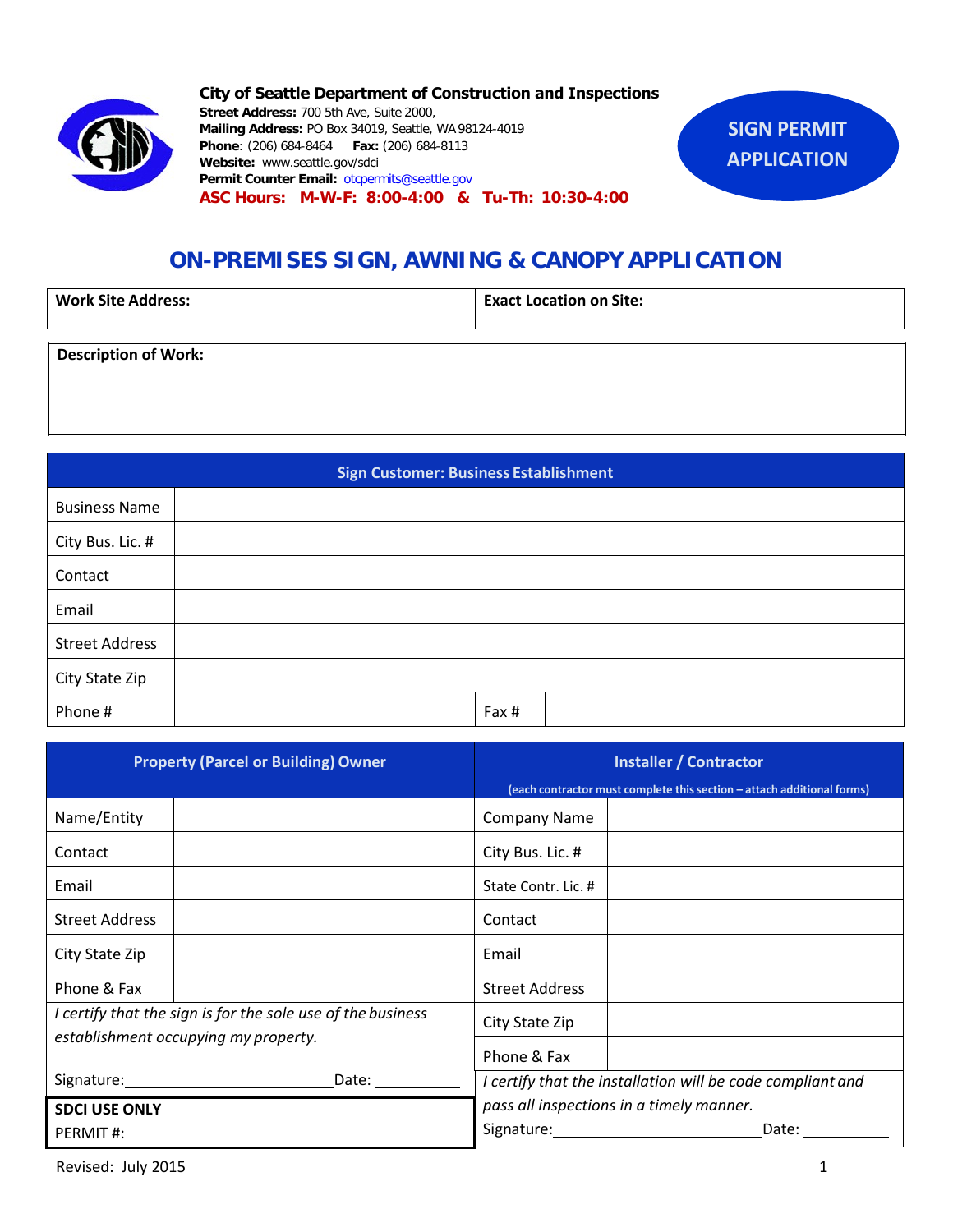| (All information applicable to this permit application is required at the time you submit - no exceptions)                                                                                                                                                                                        |                                                          |                          |                                                  |                                                                 |  |                                           |                   |  |  |  |
|---------------------------------------------------------------------------------------------------------------------------------------------------------------------------------------------------------------------------------------------------------------------------------------------------|----------------------------------------------------------|--------------------------|--------------------------------------------------|-----------------------------------------------------------------|--|-------------------------------------------|-------------------|--|--|--|
| Zone:                                                                                                                                                                                                                                                                                             |                                                          | <b>Overlay District:</b> |                                                  | Restricted byway (LU Code<br>23.55.042):                        |  |                                           |                   |  |  |  |
| Shoreline Environment (LU Code<br>23.60A.220):                                                                                                                                                                                                                                                    |                                                          | SDOT Street Use Permit#: |                                                  | Dept. of Neighborhoods Approval #:                              |  |                                           |                   |  |  |  |
| MUP#:                                                                                                                                                                                                                                                                                             |                                                          | MUP Issue Date:          |                                                  |                                                                 |  |                                           |                   |  |  |  |
| Installations Based on Valuation (Awnings / Canopies / Bordertube / Outline Lighting only)<br>(Include all market-value labor costs, materials, furnishings, outline lining, and equipment)                                                                                                       |                                                          |                          |                                                  |                                                                 |  |                                           |                   |  |  |  |
| $\Box$ Awning / Canopy Structure<br>$\Box$ Border Tubing / Outline Lighting<br>Value: \$                                                                                                                                                                                                          |                                                          |                          |                                                  |                                                                 |  |                                           |                   |  |  |  |
| Lighting Method(s) - LED, HID, neon, etc:<br># Branch Circuits:                                                                                                                                                                                                                                   |                                                          |                          |                                                  |                                                                 |  |                                           |                   |  |  |  |
| <b>Sign installation Based on Sign Area</b>                                                                                                                                                                                                                                                       |                                                          |                          |                                                  |                                                                 |  |                                           |                   |  |  |  |
| Sign $#1$ :<br>Awning<br>Wall<br>Sign Area:                                                                                                                                                                                                                                                       | Canopy<br>Painted Wall Sign<br>$(ft^2)$                  | Illuminated: □ Yes       | Directional<br><b>Interior Sign</b><br>$\Box$ No | Ground<br><b>Under Canopy</b><br><b>Lighting Method:</b>        |  | Pole<br>Roof<br>Watts:                    | Projecting        |  |  |  |
| Sign $#2$ :<br>Awning<br>Wall<br>Sign Area:                                                                                                                                                                                                                                                       | Canopy<br>Painted Wall Sign<br>$(ft^2)$                  | Illuminated: □ Yes       | Directional<br><b>Interior Sign</b><br>$\Box$ No | Ground<br><b>Under Canopy</b><br><b>Lighting Method:</b>        |  | $\Box$ Pole<br>$\Box$ Roof<br>Watts:      | $\Box$ Projecting |  |  |  |
| Sign $#3$ :<br>Awning<br>Wall<br>Sign Area:                                                                                                                                                                                                                                                       | Canopy<br>Painted Wall Sign<br>$(ft^2)$                  | Illuminated: □ Yes       | Directional<br><b>Interior Sign</b><br>$\Box$ No | $\Box$ Ground<br><b>Under Canopy</b><br><b>Lighting Method:</b> |  | $\Box$ Pole<br>$\Box$ Roof<br>Watts:      | $\Box$ Projecting |  |  |  |
| Sign $#4$ :<br>Awning<br>Wall<br>Sign Area:                                                                                                                                                                                                                                                       | Canopy<br>Painted Wall Sign<br>$(ft^2)$                  | Illuminated: □ Yes       | Directional<br><b>Interior Sign</b><br>$\Box$ No | Ground<br><b>Under Canopy</b><br><b>Lighting Method:</b>        |  | $\Box$ Pole<br>$\Box$ Roof<br>Watts:      | $\Box$ Projecting |  |  |  |
| Sign $#5$ :<br>Awning<br>Wall<br>Sign Area:                                                                                                                                                                                                                                                       | Canopy<br>Painted Wall Sign<br>$(ft^2)$                  | Illuminated: □ Yes       | Directional<br><b>Interior Sign</b><br>$\Box$ No | Ground<br><b>Under Canopy</b><br><b>Lighting Method:</b>        |  | $\Box$ Pole<br>$\Box$ Roof<br>Watts:      | $\Box$ Projecting |  |  |  |
| Sign $#6$ :<br>Awning<br>$\Box$ Wall<br>Sign Area:                                                                                                                                                                                                                                                | Canopy<br>$\Box$ Painted Wall Sign<br>(ft <sup>2</sup> ) | Illuminated: $\Box$ Yes  | Directional<br>$\Box$ Interior Sign<br>$\Box$ No | Ground<br>□ Under Canopy<br><b>Lighting Method:</b>             |  | $\sqsupset$ Pole<br>$\Box$ Roof<br>Watts: | Projecting        |  |  |  |
| The Revised Code of Washington (R.C.W.19.28) and the City of Seattle Electrical Code (80.52) require all individuals or entities (other than the<br>property owner) engaged in the business of installing electrical wiring to have a valid Washington State electrical contractors' license.     |                                                          |                          |                                                  |                                                                 |  |                                           |                   |  |  |  |
| I certify that: 1) the sign installation will conform to the approved plans, 2) I will make sure all inspections by SDCI are passed, and 3) the<br>sign will be used as an "on-premises sign" solely for my business establishment as required by the Seattle Sign Code (SMC 23.55 and 23.84A).   |                                                          |                          |                                                  |                                                                 |  |                                           |                   |  |  |  |
| Date of Signature: The Contract of Signature:                                                                                                                                                                                                                                                     |                                                          |                          |                                                  |                                                                 |  |                                           |                   |  |  |  |
| <b>PAYMENT &amp; MAILING INSTRUCTIONS:</b><br><b>SDCI USE ONLY:</b><br>Mail checks w/ application to: Seattle DCI, Attn: OTC 700<br>5th Ave #2000, P.O. Box 34019, Seattle, WA 98124-1234<br>Permit #:<br>Mail Permit to Contractor (if other, notify reviewer)<br><b>Hold Permit for Pick-up</b> |                                                          |                          |                                                  |                                                                 |  |                                           |                   |  |  |  |